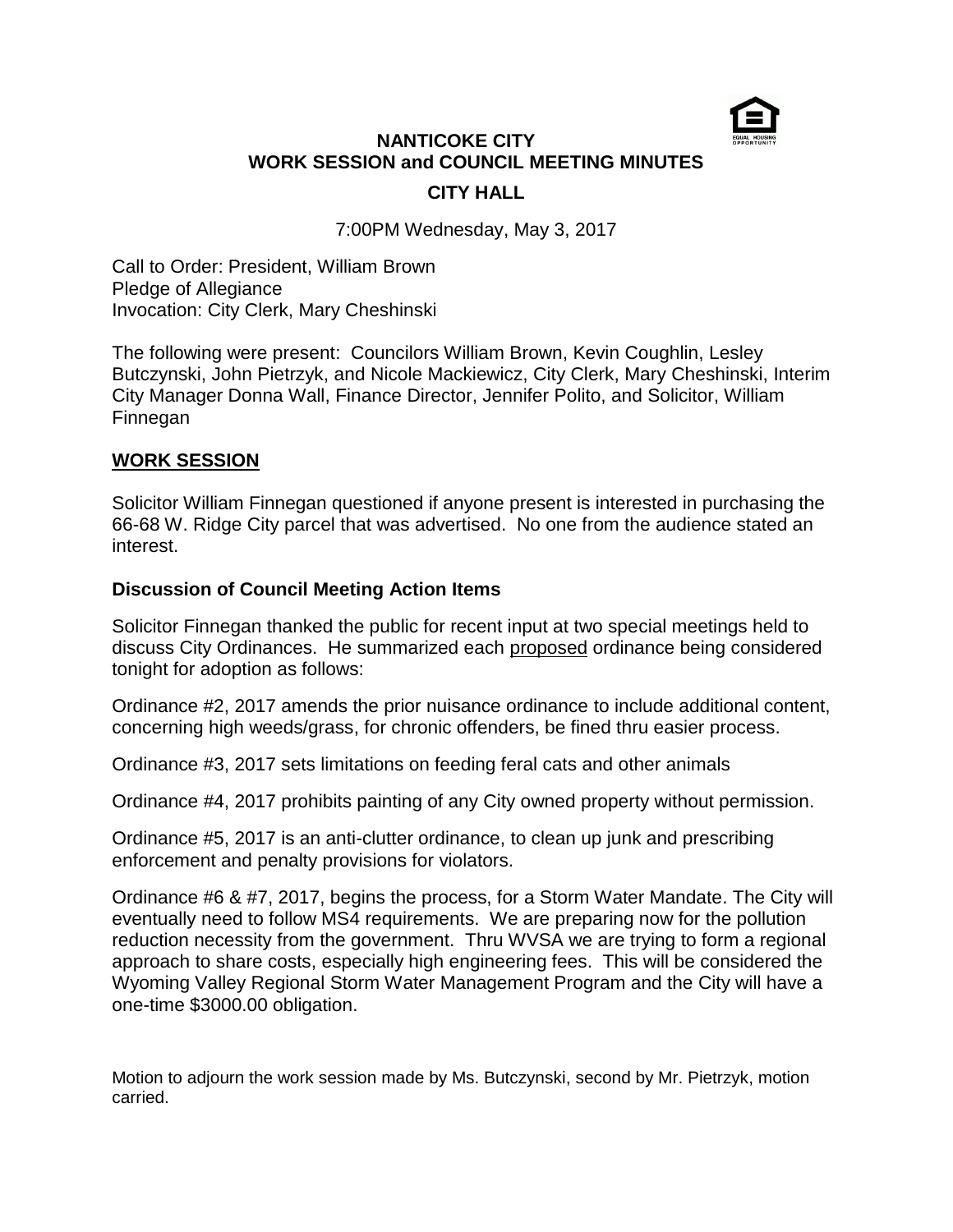## **REGULAR MEETING** Comments from the Public agenda items only.

Mr. Telencho questioned how the City will enforce the new Ordinances. Bill Brown stated they are primarily for Code to enforce and added we need more help in Code. John Telencho stated we never have old business on agenda, yes we do. Where is the Mayor to clarify questions on down town and the difference with the Municipal Authority?

Donna Wall stated the Mayor wanted to attend this evening but is doing the job of two at his regular job and he's on the road right now. Donna Wall stated the Engineers sent letters to property owners in the downtown business district, that surveying and core sample testing in the down town business district will begin.. Until reports tare back we have no further information to report.

Mike Marcella questioned if this is the reason pipes for rain water down spout were placed at this home and others. Will this project be in phases? Solicitor Finnegan stated no, the down spouts are covered under our current Ordinance. The phases will be 1 to 2 years before construction. We have a deadline of this September to submit the start of our plans. Mr. Marcella asked if there will be Grant money. The Solicitor hopes there will be cooperation from the Federal Government since it is their mandate. Mr. John asked if we will have a fee from this new water system. Yes, replied Attorney Finnegan, monthly or yearly, not sure.

Mr. Gianuzzi questioned if the feeding of feral cats includes the Lower Broadway area where cats are fed? Yes, if it's in the City, it would be a violation, stated Solicitor Finnegan.

## **OLD BUSINESS (**none) **NEW BUSINESS**

A motion to approve the April 19, 2017 meeting minutes was made by Mr. Pietrzyk, second by Ms. Butczynski. Motion carried.

Mrs. Coughlin made a motion to pay bills, second by, Mrs. Mackiewicz, in the amount of \$301,437.08 (Payables \$301,437.08) (Payroll \$93,810.17) Motion carried.

A motion was made by Mrs. Mackiewicz, second by Mr. Coughlin to adopt Ordinance #2, 2017, amending the Nuisance Ordinance on the first reading. Motion carried.

No motion was made to adopt proposed Ordinance #3, 2017, the feral cat ordinance. Mr. Coughlin made a motion, second by Ms. Butczynski to adopt proposed Ordinance #4, 2017, on the first reading, prohibiting the painting, or defacing of City property. Motion carried.

Mr. Pietrzyk made the motion, second by Ms. Butczynski to adopt on the first reading Ordinance #5, 2017 an ordinance preventing clutter, its enforcement and penalty provisions. Motion carried.

Mr. Coughlin made the motion, second by Mrs. Mackiewicz to adopt on the first reading, Ordinance # 6, 2017 an ordinance approving the amendments to the articles of incorporation of the WVSA to further provide for the WVSA to provide for stormwater system planning, management and implementations, and to extend the term of existence said authority, authorizing said authority and proper officers thereof to execute, verify, and file appropriate articles of amendment and repealing all ordinances inconsistent herewith. Mr. Pietrzyk abstained. Motion carried.